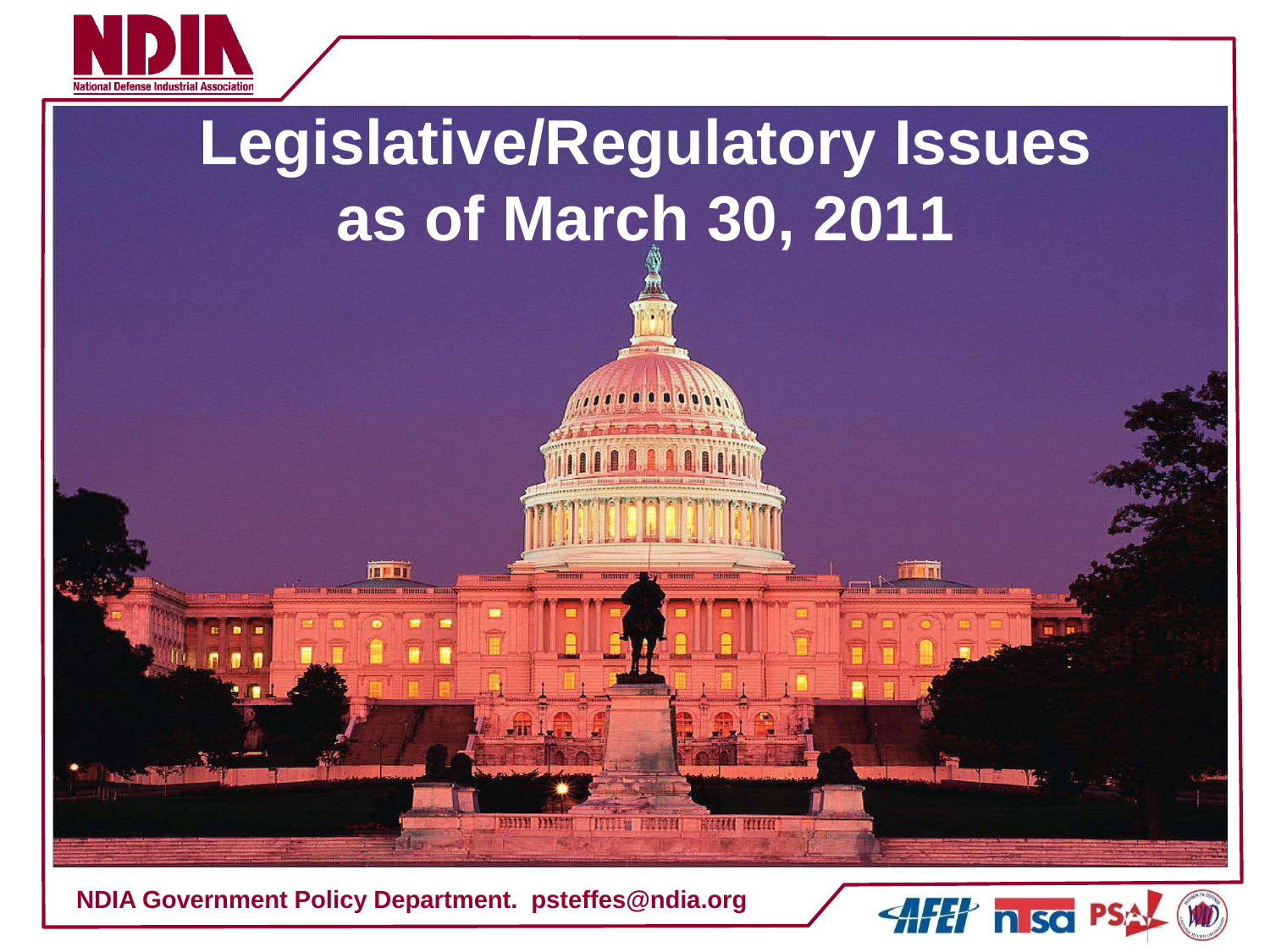

# **2011 Budget Issues**

## • **2011 DoD Budget (\$B)**

- Currently operating under a Continuing Resolution (CR) until April 8, 2011
- Proposals for full year funding/CR for entire federal government: House: Cut \$61 from discretionary accounts Senate: Cut \$10 from discretionary accounts
	- -- \$6.1 already cut in previous CRs
	- -- House Bill contains problematic "riders" such as defunding health care provisions and EPA restriction
- **Best guess/probable/hoped for outcome by April 8th**:
	- Stand-alone full year DoD funding bill;

• Full DoD funding bill within a remaining federal government CR 4/4/2011n sa P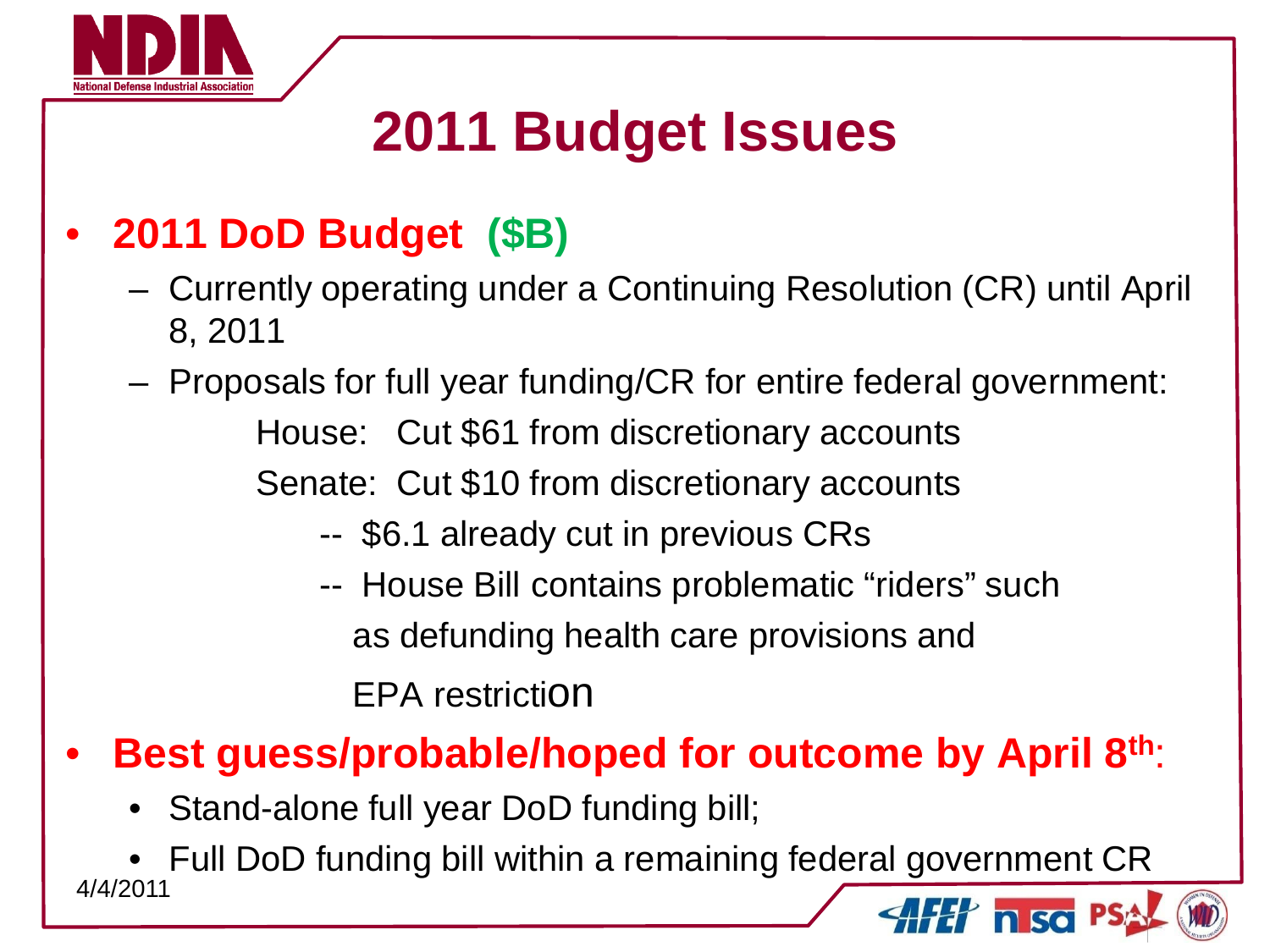

#### **2012 Budget Issues**

### • **2012 DoD Budget (\$B)**

– \$113.1 for Procurement -- \$75.3 for RDT&E – \$117.8 for OCO

- Army: \$144.9 (Procurement/RDT&E \$31.8 O&M \$45.2) – 71 UH-60M, 47 CH-47F (32 New, 15 Remanufactured) 100 Stryker
- Navy: \$161.4 (Procurement/RDT&E \$63.8 O&M \$47.9)
	- 11 Ships, advance funding for one carrier and two subs
	- 6 F-35B, 28 F/A-18E/F, 12 EA-18G, 6 E-2D, 11 P-8A, 26 AH-1Z, 36 T-6A
- Air Force: \$119.0 (Procurement/RDT&E \$41.5 O&M \$45.3)
	- 19 F-35A, 9 C-27J, 5 CV-22B, 48 MQ-9A (Reaper) 3 RQ-4B (Global Hawk)
	- 3250 JDAM, 416 AGM-114, 240 AIM-9X, 218 AIM-120D, 142 AGM-158
- **DoD Efficiency Initiatives Re-invested in 2012 Budget and Beyond**
	- FY-2012: \$24.1 FY-2012-FY 2016: \$178.4
- (Service Contributions) 4/4/2011

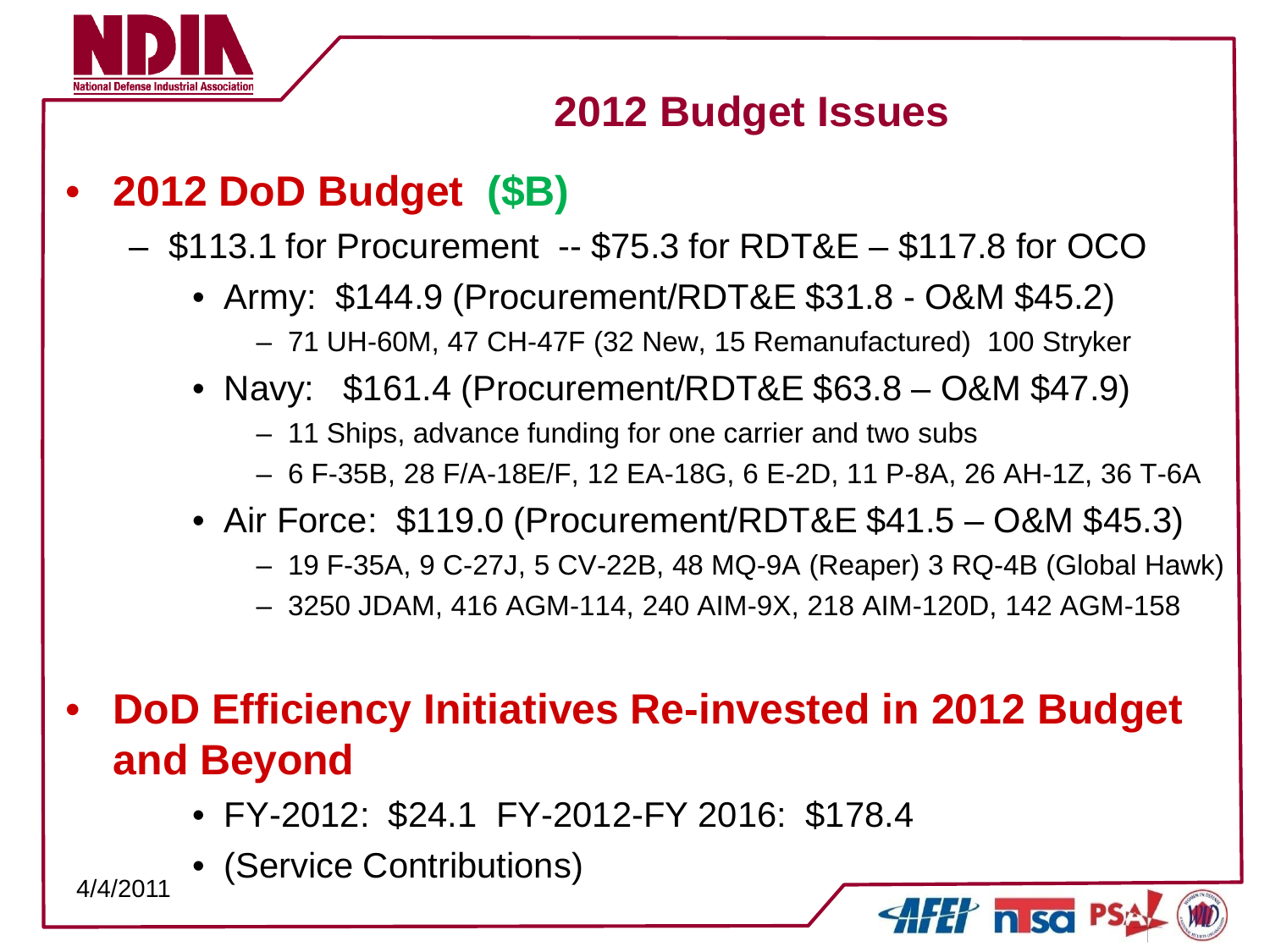

# **2011 Legislative & Regulatory Issues**

### 1. Repeal 3% Withholding Tax

Current implementation date: January 1, 2012. Agencies must begin planning for implementation this year unless repeal/deferment is enacted early this year. NDIA is one of a116 member coalition Repeal Legislation Proposed:

> House Bill, HR 674 (Herger bill) has 30 cosponsors Senate bill, S. 89 (Vitter bill) has six cosponsors Senate bill, S. 164 (Brown bill) has three cosponsors Amendment to SBIR bill (Snowe, Brown, Vitter)

#### 2. Permanent reauthorization of SBIR

Current program expires 31 May 2011. GAO is reviewing SBIR program…NDIA submitted 12 pages to GAO affirming value of SBIR and suggesting improvements. Senate passed 8 year reauthorization – waiting House action NDIA supports VC compromise

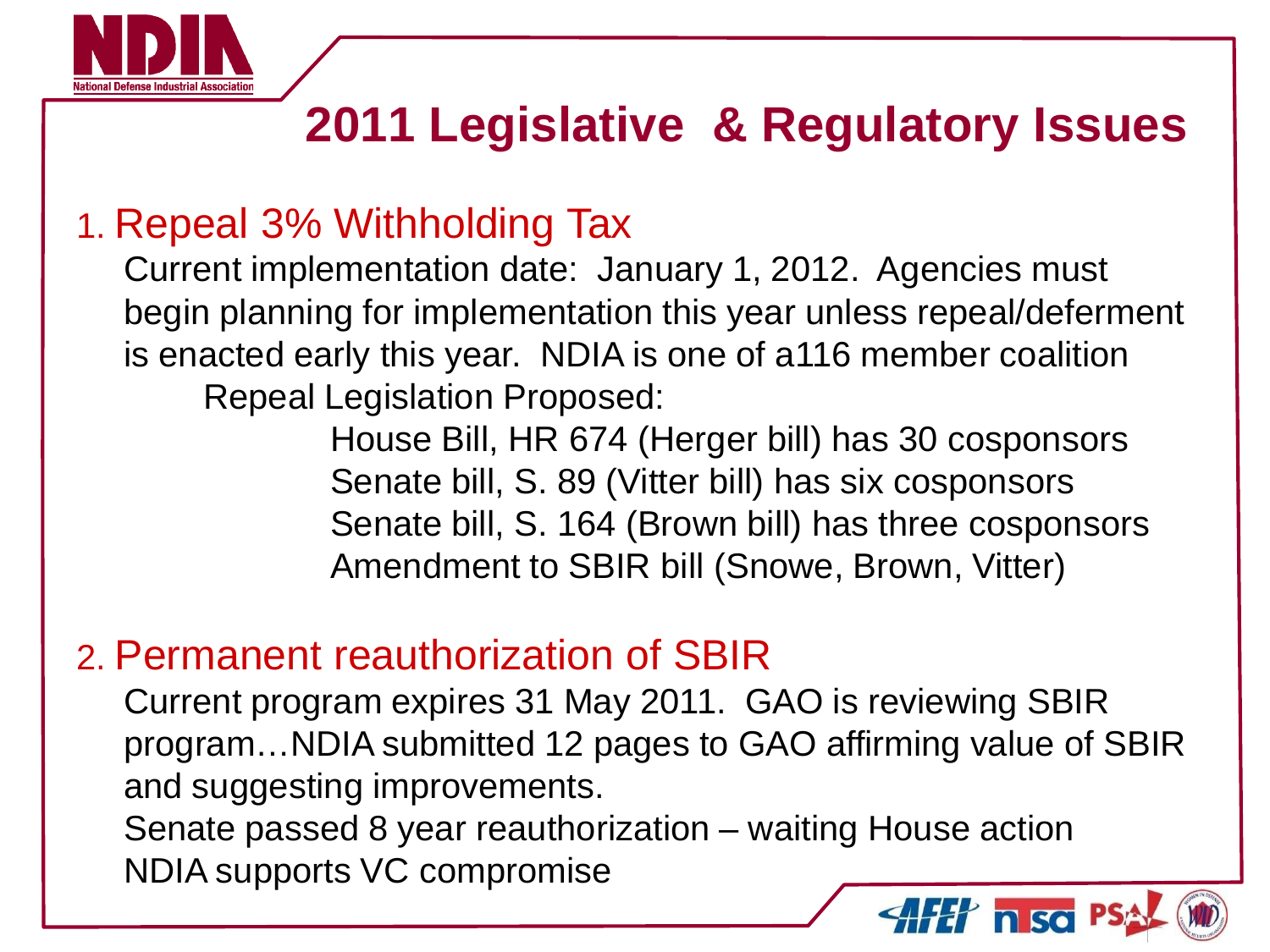

#### **2011 Legislative & Regulatory Issues (continued)**

3. Review/monitor/contribute to DoD Efficiency Initiative. Review any subsequent legislative changes/revisions to acquisition and procurement reforms/policies.

NDIA submitted over 89 suggestions/recommendations to DoD

- 4. Promote legislation to establish a cohesive government-wide cyber acquisition strategy
- 5. Support legislation to promote energy security for the Federal Government
- 6. Promote legislation to establish a national manufacturing strategy
- 7. Promote legislation for parity among all Small Business categories
- 8. Review/Monitor Administration/House/Senate Export Control reforms $\ell$  n so P.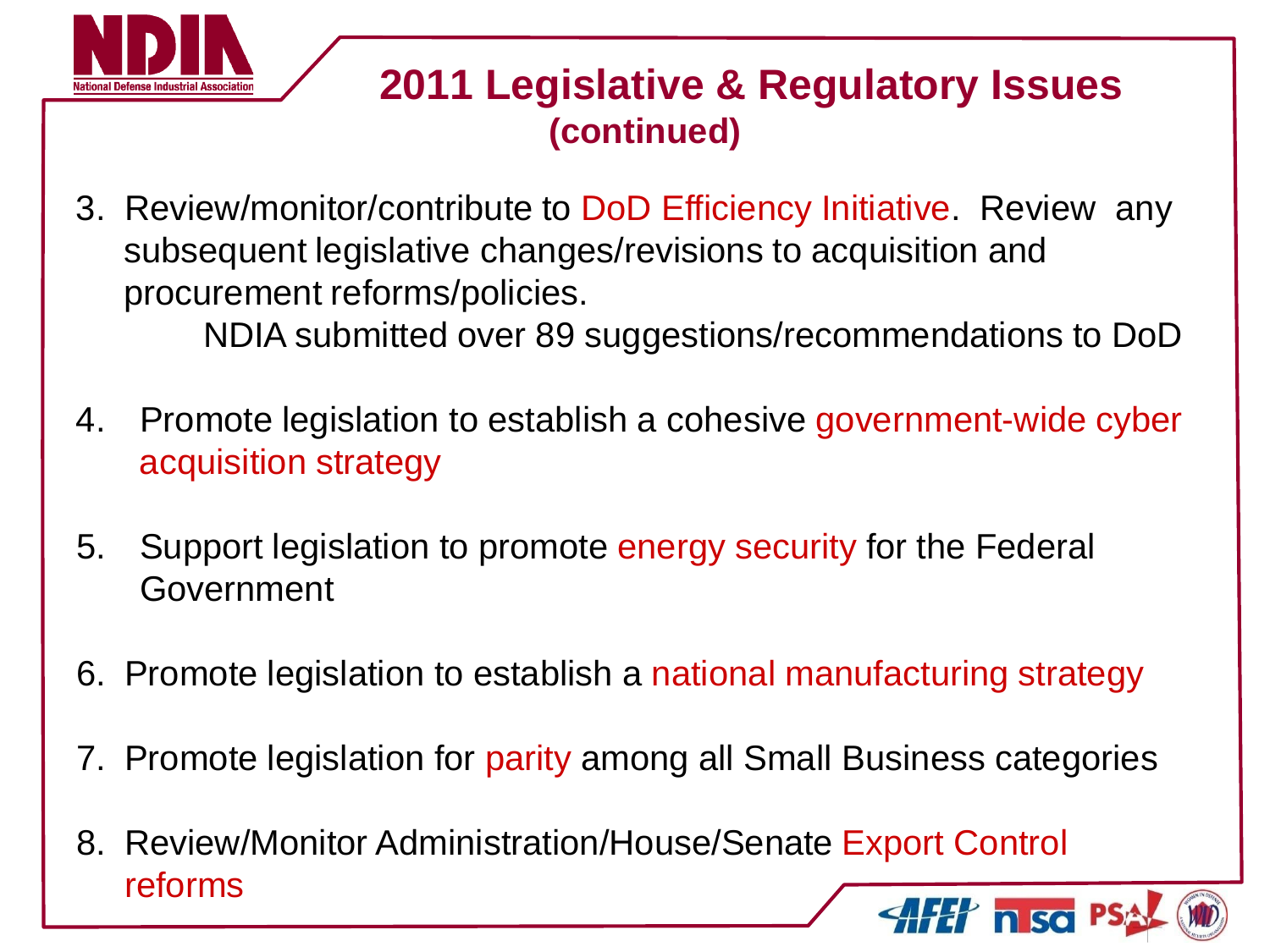

# **2011 Legislative & Regulatory Issues (continued)**

Federal Acquisition Circular\* (FAC) 2005-50, covers the following rules:

- Proper Use and Management of Cost-Reimbursement contracts *(interim)*
- Requirements for Acquisitions Pursuant to Multiple-Award Contracts
- *(interim)*
- Justification and Approve of Sole-Source 8(a) Contracts *(interim)*
- Additional Requirements for Market Research *(final)*
- Socioeconomic Program Parity *(interim)*
- Use of Commercial Services Item Authority *(final)*
- Trade Agreements Thresholds *(final)*
- Disclosure and Consistency of Cost Accounting Practices for Contracts Awarded to Foreign Concerns *(final)*
- Compensation for Personal Services *(final)*
- Technical Amendments

\*Federal Register: March 16, 2011 (Volume 76, Number 51)

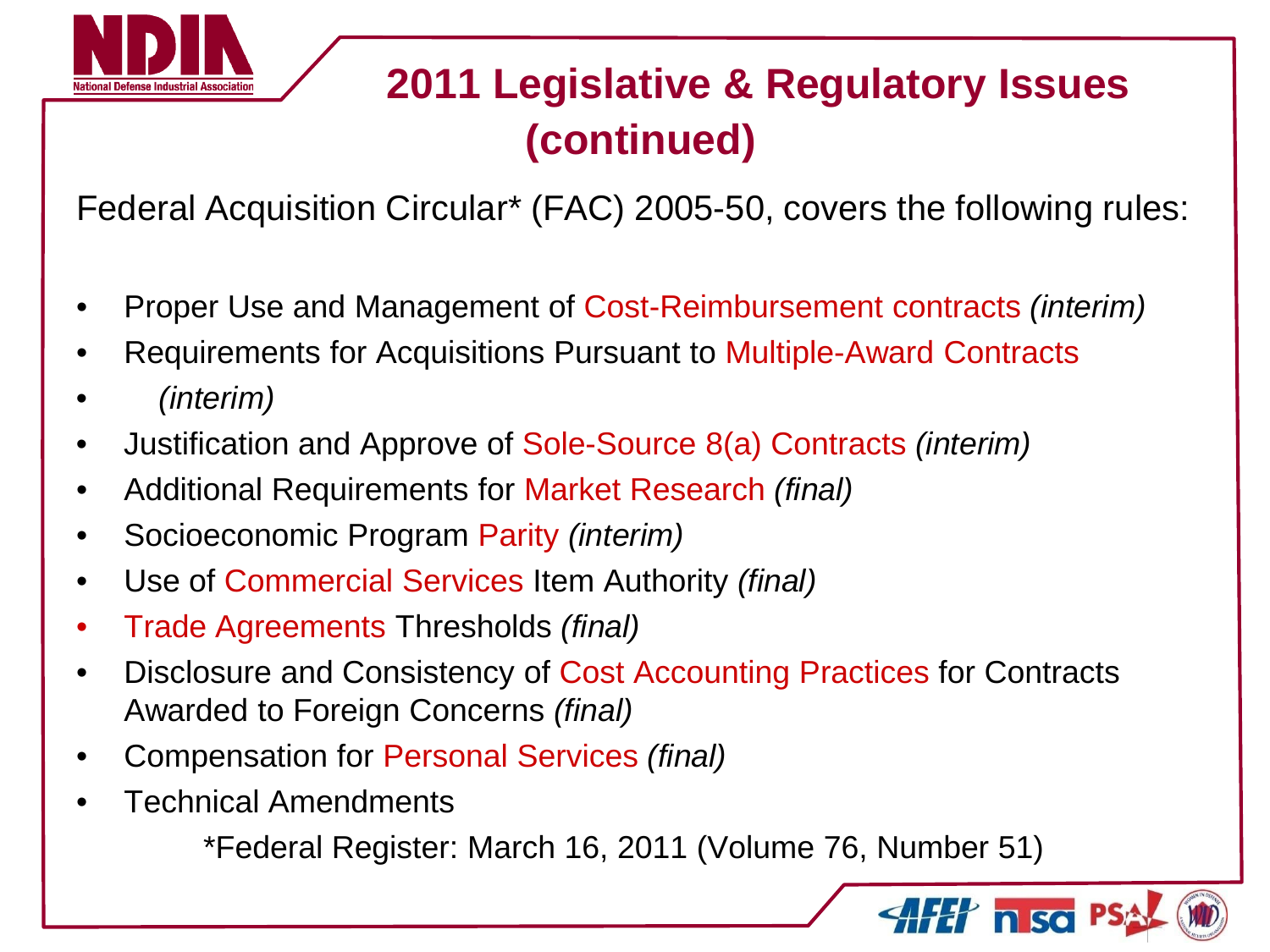

# *Future Capability of DoD Maintenance Depots*

- The Industry Logistics Coalition (including NDIA) reviewed the LMI report mandated by Section 322 of Public Law 110-417 and make the following initial observations:
	- The report inadequately addresses or ignores several major requirements of Section 322:
		- Private-sector depot capability and capacity  $(c)(2)(G)$
		- Public-Private partnerships  $(c)(2)(F)$
		- Budget and fiscal planning policies (c)(1)(G) (Affordability)
		- Performance-based logistics (c)(2)(A)
		- Supply chain management (c)(2)(B)
		- Condition-based logistics (c)(2)(C)
	- The ILC is committed to working with Congress, DoD, and all stakeholders to sustain public and private depot capabilities.

n sa

4/4/2011